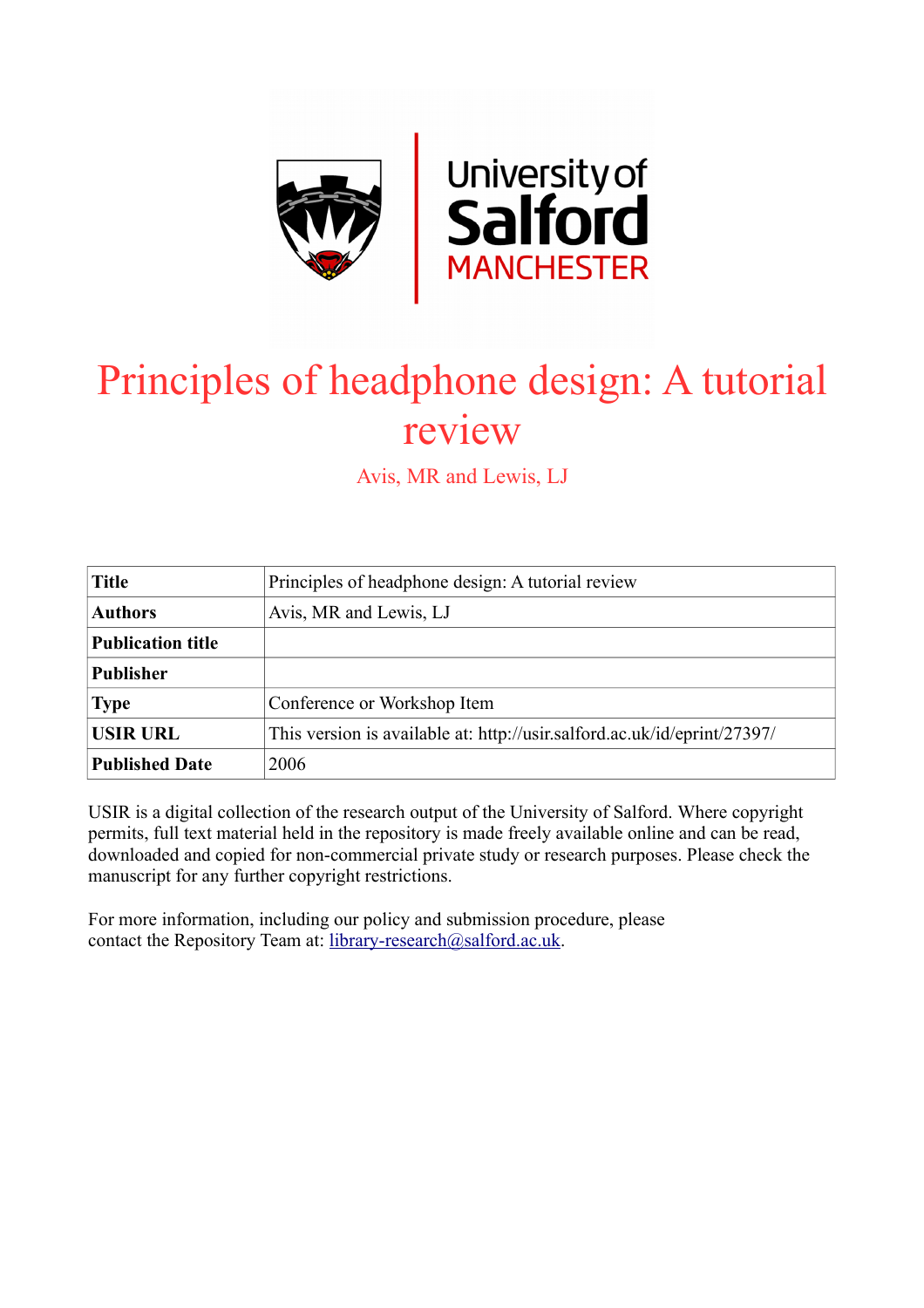# **PRINCIPLES OF HEADPHONE DESIGN – A TUTORIAL REVIEW**

**M.R.AVIS and L.J.KELLY**

[\(m.r.avis@salford.ac.uk\)](mailto:m.r.avis@salford.ac.uk) [\(l.j.kelly@pgr.salford.ac.uk\)](mailto:l.j.kelly@pgr.salford.ac.uk)

Acoustics Research Centre, Research Institute for the Built and Human Environment, University of Salford, UK

Headphone design using lumped-parameter analysis and analogous circuits is described. Specifically a model of a dynamic driver in a circumaural enclosure is developed, but the approach may be applied to other drivers and enclosure types. Models are presented which illustrate key design constraints such as leak behaviour, open / closed back approaches, cup attenuation, cushion compliance and headband tension. Limitations of the lumped parameter approach are discussed, following which an introduction to analytical-modal and numerical modelling is presented.

# **1.0 INTRODUCTION**

Headphone modelling concerns the solution of a number of coupled problems centring on a small mechanical diaphragm vibrating in an enclosed space. Frequently, the electro-acoustic transduction mechanism is dynamic, and the transfer functions between electrical (*v,i*) and mechanical (*F,u*) quantities must be considered. These transfer functions will in part depend on the acoustic load (*p,U*) acting on the diaphragm, and this acoustic load will also determine the pressure radiated by the diaphragm which will, via a transfer function dependant on the type of enclosure and the physiology of the wearer, eventually impinge on the tympanic membrane.

Whatever solution method is attempted, it is probable that the end-user will regard the device as one which generates acoustics pressures in response to the application of electrical voltages. It seems sensible therefore to commence the analysis by working towards an evaluation of a transfer function in terms of

$$
\frac{P_{\text{eardrum}}}{e} \tag{1}
$$

To this end, the technique of lumped element modelling is introduced below.

#### **2.0 LUMPED ELEMENT MODELING**

A great many authors have used lumped-element (or analogue circuit) modelling as a way of reducing the differential equations of motion which describe coupled electro-mechano-acoustic systems into familiar networks of electrical components [eg 1,2,3]. The method has the advantage that fully coupled models may be constructed rapidly, and for those familiar with electrical networks and filters, the analysis of the resulting circuit analogues is straightforward and intuitive.

The most substantial disadvantage of lumped element models is that in order to be 'lumped', each element must not in itself exhibit wave behaviour. To clarify with a mechanical example – if a vibrating diaphragm is to be considered as a lumped mass, then all points on that diaphragm must oscillate with *identical* velocity (in magnitude and phase). Since most mechanical and acoustic systems behave modally (in a distributed rather than lumped fashion) within the audio bandwidth, some might consider the technique to be of limited utility, perhaps restricted to lowfrequency analysis. However, headphones are small devices, and this allows the use of the technique to illustrate the fundamental behaviours of the system across a useful range of frequencies.

# **2.1 Simple driver / ear canal model**

In order to illustrate generic headphone design constraints, the selection of a dynamic transducer will apply to most practical applications and facilitate simple electro-mechanical modelling of the system. Following conventional analysis the acoustic (*p,U*) impedance analogue for a dynamic driver is as shown in *Figure 1*.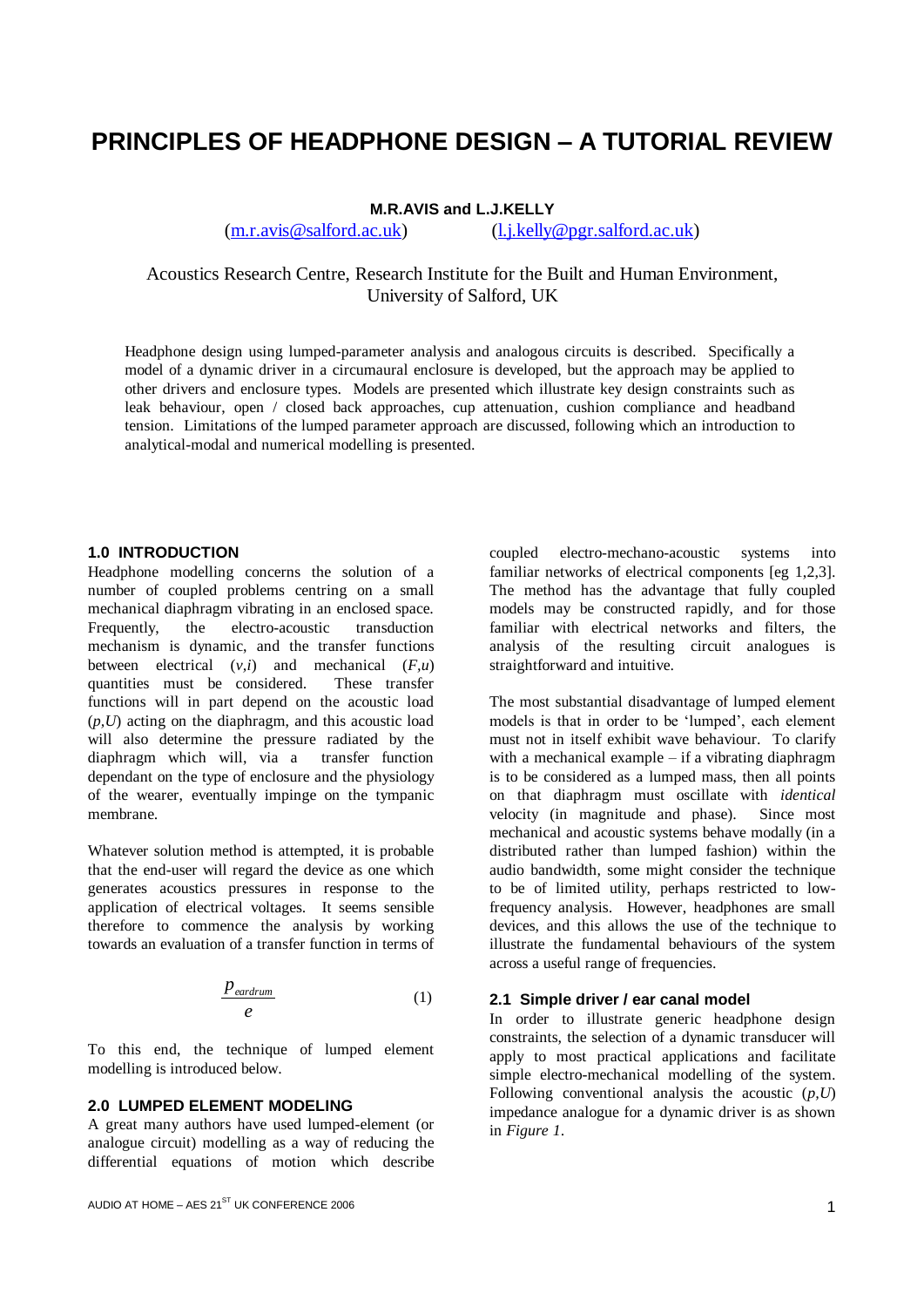

*Figure 1: Acoustic impedance analogue of generic dynamic driver where:*

| $e =$   | applied voltage                 | $M_{A}$                     |
|---------|---------------------------------|-----------------------------|
|         |                                 |                             |
| $B =$   | force factor $(NA^{-1})$        | $C_{Al}$                    |
| $S_0 =$ | diaphragm area $(m2)$           | $R_{Al}$                    |
| $R_F =$ | d.c. coil resistance $(\Omega)$ | $Z_{\mathsf{A} \mathsf{E}}$ |
| $L_F =$ | coil inductance (H)             | $Z_{AF}$                    |

All except  $Z_{AB}$  and  $Z_{AF}$  are determined by the selection of the drive unit, and these parameters (small-signal or Thiele-Small) may be extracted using conventional measurement techniques. By contrast the acoustic loads are determined by the nature of the enclosure.



*Figure 2: Simple model of headphone / ear system* 

The simplest design case we might consider concerns a driver in a sealed enclosure, attached rigidly to the side of the head (*Figure 2*). The acoustic load will be partially dependent on the input impedance to the ear canal  $Z_{a,0}$  which is itself a function of canal length, cross-section and termination impedance. Despite publications suggesting that the canal is in fact roughly conical, the simplest model assumes a rigid cylinder terminated with known impedance [4], in which case [5]:

*MAD = moving diaphragm mass, acoustic units (kgm-4 )*  $C_{AD}$  = *suspension compliance, acoustic units (m<sup>5</sup>N<sup>1</sup>) RAD = suspension resistance, acoustic units (Nsm-5* ) *ZAB = acoustic backload (Pa.sm-3* ) *ZAF = acoustic frontload (Pa.sm-3* )

$$
Z_{A,0} = \frac{Z_{A,T} + j\rho_0 c / S_1 \tan(kl)}{1 + j \frac{Z_{A,T}}{\rho_0 c / S_1} \tan(kl)}
$$
(2)

The lumped impedance of an enclosed volume is wellknown:

$$
C_A = \frac{V}{\gamma P_0} = \frac{V}{\rho_0 c^2} \tag{3}
$$

Therefore the *acoustic* loads  $Z_{AB}$  and  $Z_{AF}$  shown in *Figure 1* can be replaced by the network shown in *Figure 3* below:



*Figure 3: Acoustic circuit analogue for simple model of headphone / ear system*

The pressure at the input to the ear canal  $P_0$  is (of course) a function of driver velocity, which itself takes a second-order bandpass response around a resonant frequency determined by diaphragm mass *MAD* and the series combination of suspension and backload compliances  $C_{AD} C_{AB}$  / { $C_{AD} + C_{AB}$  }. However,  $V_F$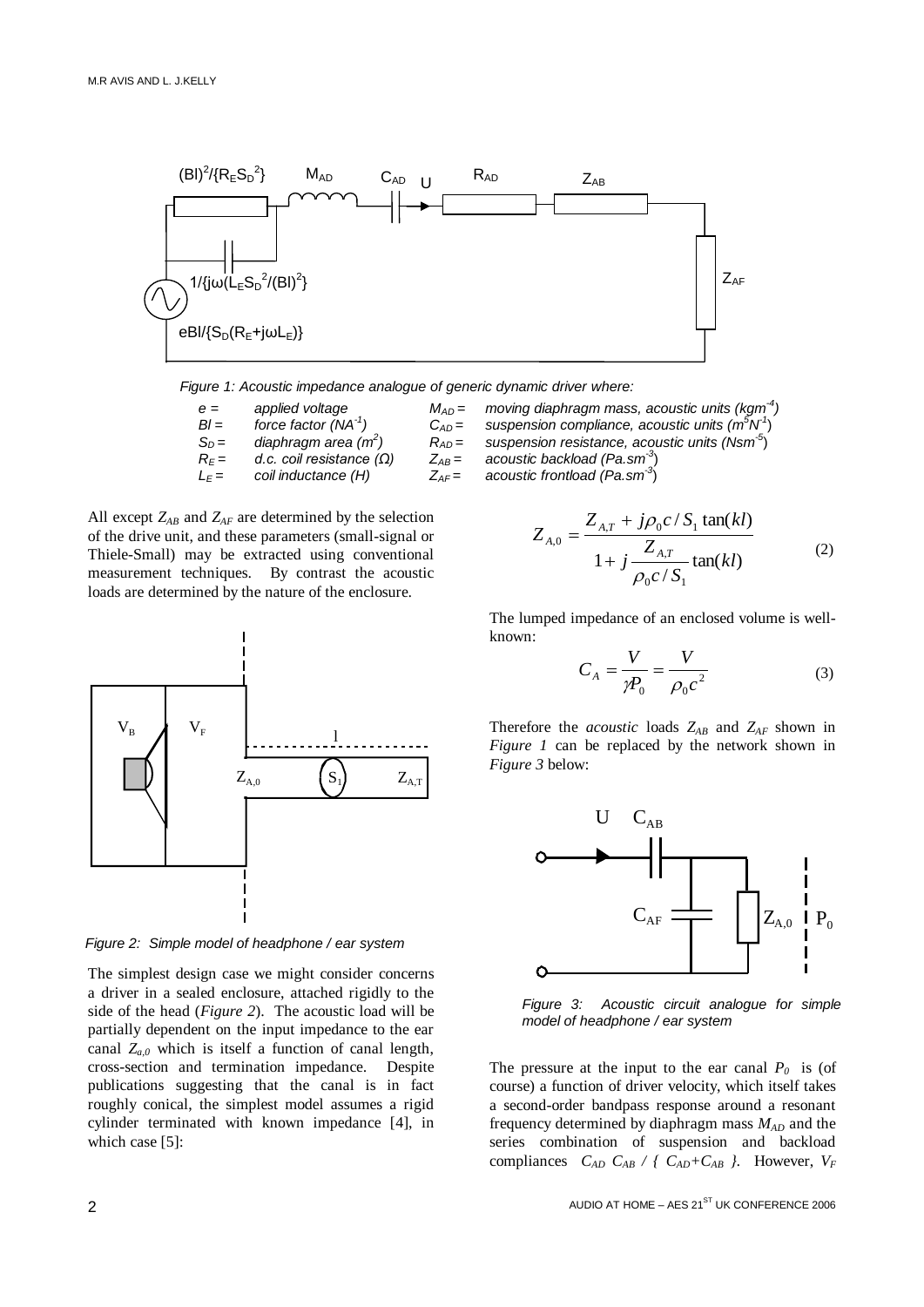**PRINCIPLES OF HEADPHONE DESIGN – A TUTORIAL REVIEW**



*Figure 4:* |  $p_0 / e$  | for (1): finite ear canal input Figure 5:  $|p_1 / e|$  for three values of  $V_F$ *impedance, V<sup>F</sup> =0 and (2): V<sup>F</sup> =5cc, infinite ear canal input impedance* 

generates a shunt compliance which low-pass filters this pressure, suggesting this volume should be kept as small as practicable whilst comfortably accommodating the pinnae of users.

*P<sup>0</sup>* describes the pressure at the input to the ear canal, whilst the subjective sensation of music listening is clearly dependant on the pressure at the tympanum. Relating the pressures at each end of a cylindrical duct of known termination impedance:

$$
p_{l} = \frac{p_{0}}{\left\{ \cos(kl) + j \frac{\rho_{0}c}{S_{1}Z_{A,T}} \sin(kl) \right\}}
$$
(4)

This implies that there is a modal relation between the pressures at each end of the ear canal, which further modifies the input acoustics pressure (itself a function of the modal ear canal input impedance).



*Figure 6: Simple model of headphone / ear system including leaks*



#### **2.2 Leak behaviour**

Our assumption that the headphone will be rigidly attached to the side of the head is clearly erroneous; in most circum-aural designs the cup will be equipped with cushions which are held against the side of the head by headband tension. We might imagine that in certain circumstances the seal with the head would be imperfect, leading to leaks, as illustrated in *Figure 6*.

*Figure 4* shows the transfer function  $p_0$  /e for two cases – the load is assumed to be purely compliant in case (2), and purely the input impedance to the ear canal (no coupler volume) in case (1). The latter case clearly shows the influence of ear canal resonances, whereas the former (also shown by Poldy [3]) over predicts the low frequency sensitivity. In both cases the chosen driver parameters give a driver resonance at about 1.5 kHz.

In *Figure 5,* the effect of the parallel impedances of ear canal and shunting coupler volume can be seen, for three values of  $V_F$ . This time the magnitude response is that of the pressure at the ear drum as a function of drive unit input voltage. As expected, a large coupler volume reduces sensitivity, although it could be argued that increased sensitivity for small couplers comes at the cost of narrow bandwidth of reproduction.

Such leaks may be modelled most simply as a branch pipe which further diverts driver volume velocity from the driver. Therefore the acoustic load becomes that shown in *Figure 7*. Small leaks will almost certainly exhibit lossy as well as inductively reactive behaviour, but as a first approximation the leak may be modelled as a lumped mass:

$$
M_{AL} = \frac{\rho_0 l_2}{S_2} \tag{5}
$$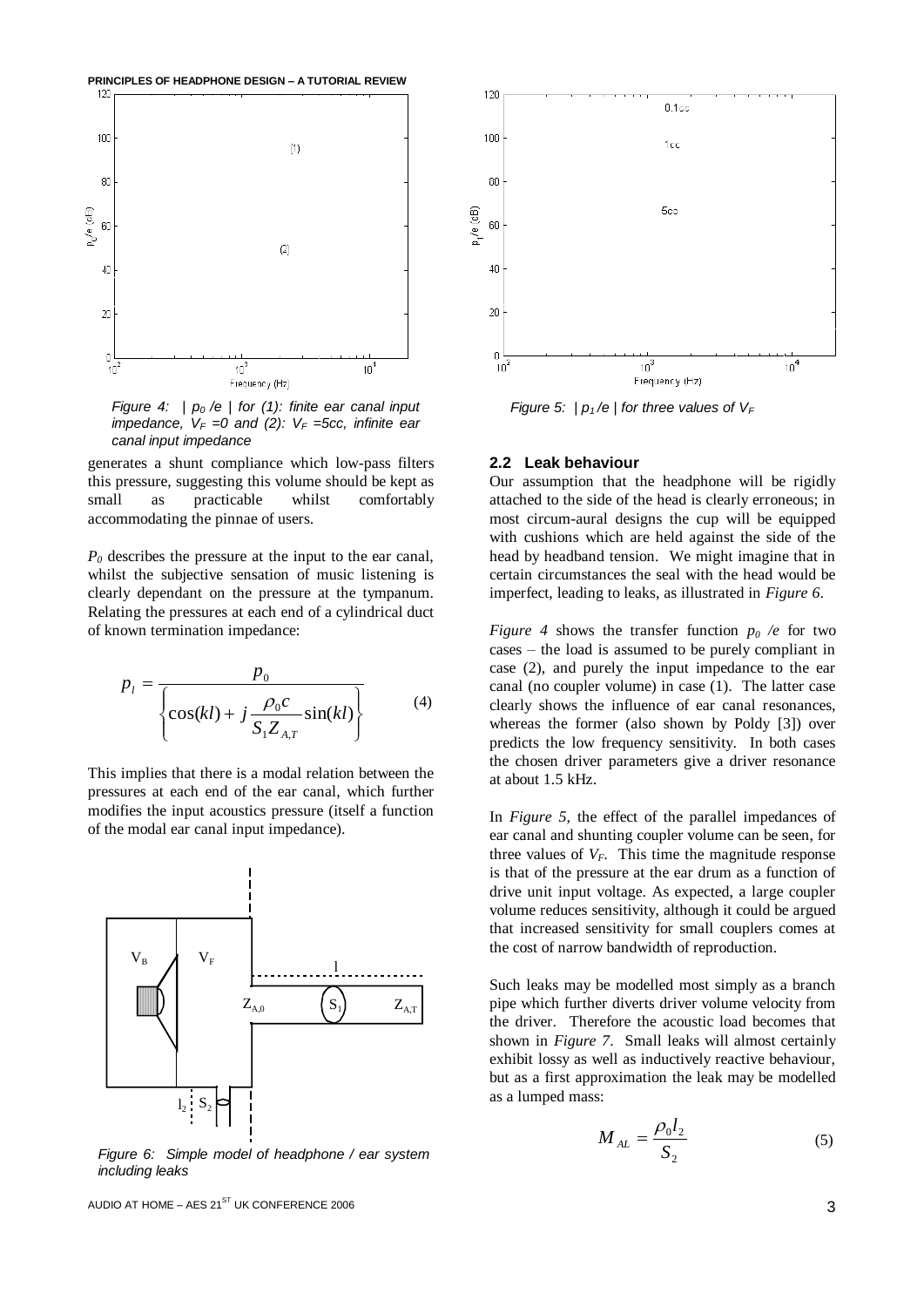

*Figure 7: Acoustic circuit analogue for simple model of headphone / ear system including leaks*

Incorporated into the analogous circuit in *Figure 7*, this impedance acts as a high-pass filter (*Figure 8)*. This behaviour seems intuitively correct, when one considers the spectral effect of pushing the cup more firmly to the side of the head. The model also agrees tolerably with headphone measurements on an artificial head incorporating prefabricated leak 'tubes', and with measurements on human users of various head size and pinna-jaw configuration.

A first refinement of this model would place a resistive loss in series with *MAL* , but as is often the case with damping materials the precise determination of acoustic resistance is difficult and may be best approached by attempting to fit measured data with the model approximation. Additionally, Poldy [3] presents a number of formulae for holes and slits which give suggested values for reactive and resistive lumped components as functions of frequency, which this author has used with mixed results.

# **2.3 Closed vs. open back designs**



*Figure 8: | p1 /e | for three leak conditions of increasing size*

As has been shown in section 2.3, leak impedances can significantly change the pressure response at the users ear drum. Unfortunately the filtering effect imposed by leaks cannot be compensated electronically, since the spectral modifications are highly variable between users. What is required is a method by which inter-user leak variability is lessened in its effect on the spectrum at the ear drum. This is usually accomplished by instituting a large, predetermined 'leak' between  $V_F$  and  $V_B$  and / or free space. A simple configuration is shown in *Figure 9*.

As long as the (fixed, pre-determined) front / back leakage path has small impedance compared to the variable leaks around the cushion, the spectrum at the ear drum can be maintained considerably more constant between users than might otherwise be the case. The analogue circuit now takes the form shown in *Figure 10.*

Unfortunately, at the same time the sensitivity of the device is reduced considerably. In many circumstances, such a loss in sensitivity is tolerable since as long as the drive unit remains linear in operation to a sufficiently large excursion, the drop in sound pressure level at the ear may be compensated by increasing the magnitude of the electrical input accordingly.

If, as in *Figure 11*, the open-back design lacks lowfrequency emphasis, this may be applied electronically. The key feature of using a large, fixed, resistive 'leak' (i.e. an open-back configuration) is that in comparison with *Figure 8*, leak cases (1) to (3) have a far less significant effect on the pressure at the ear.



*Figure 9: Acoustic circuit analogue for open-back headphone / ear system including leaks*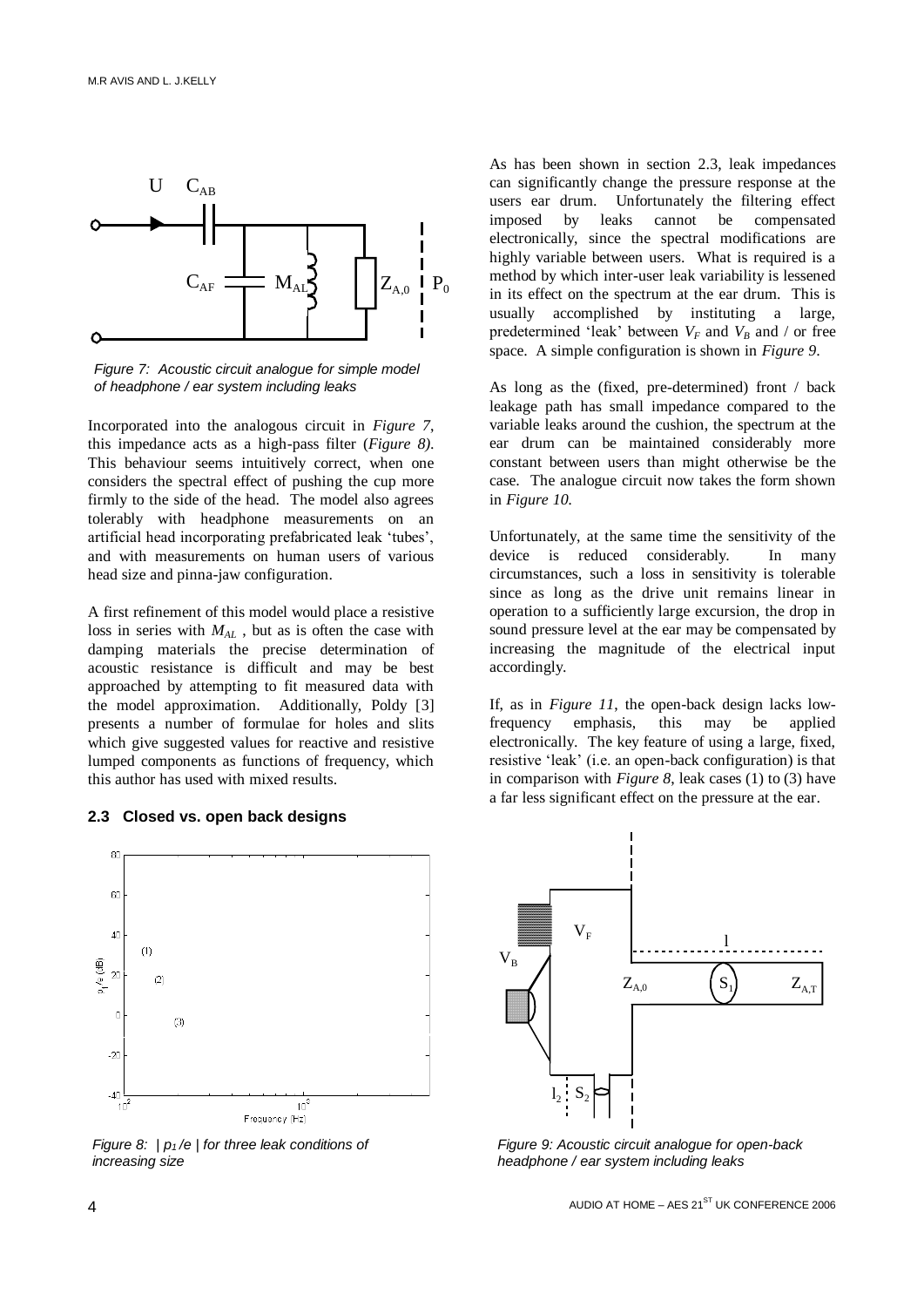**PRINCIPLES OF HEADPHONE DESIGN – A TUTORIAL REVIEW**



*Figure 10: Acoustic circuit analogue for open-back headphone / ear system including leaks*

An additional potential difficulty is found in the loss of passive attenuation through the cup when using an open-back approach. Where listening is to take place in a noisy environment (for instance cueing in 'live' sound reproduction events, outside broadcasts, or for some telephony / radio communication applications) then the open back solution is often made impracticable by noise masking of the signal. In such situations, the headphone has to act simultaneously as hearing protector and communication device; some of the issues surrounding the design of successful hearing protectors are considered in section 2.4.

#### **2.4 Headphones as hearing protectors**

Propagation from free space to beneath the cup can take place via two mechanisms; leaks between cushions and head, and by structure-borne transmission through the cup itself. Rather than exciting the cup into bending-wave motion, it is much more likely that the cup itself remains stiff and executes whole-body motion on the 'suspension' provided by the cushions. The mode of this oscillation has a significant impact on sound propagation. Where the cup 'rocks' (the cushion, on opposite sides of the ear, executing out-of-phase motion) then the space under the cup is not compressed, and structure-borne transmission is insignificant. However if the cup executes single-plane motion normal to the side of the head (sometimes called the 'breathing mode') then the compliant volume of air beneath executes significant compression and rarefaction, generating acoustic pressures.

The cup (if it executes whole-body motion) may simply be regarded as a mass, and the cushion as a suspension providing compliance and damping. In addition, some authors consider separately the



80

*Figure 11: (a) - Closed back response, no leaks; (b) – open back response, no leaks and leak case (1); (c) – open back response, leak case (2); (d) – open back response, leak case (3)* 

compliance and damping offered by the flesh between the cushion and the skull. The circuit analogue then takes the form shown in *Figure 12*.

Transfer function  $P_I(j\omega)/P_0(j\omega)$  describes the attenuation of the hearing protector. Neglecting for a moment the leak impedances, we can see that the system will be resonant, with the mass of the cup bouncing on the compliance provided by the air volume, with some damping afforded by the cushion and flesh. The circuit may be solved to give a detailed description of the separate effects of cushion and flesh compliance and damping (schroter), or alternatively for a more rapid and intuitive description these terms



*Figure 12: Acoustic circuit analogue for open-back headphone / ear system including leaks*

may be considered as a *single* lumped compliance and resistance  $C_{A1}$  and  $R_{A1}$ . Then:

$$
\frac{P_1}{P_0} = \frac{1}{1 + (j\omega)^2 C_{AF} M_{Acup} + \frac{C_{AF}}{C_{A1}} + j\omega C_{AF} R_{A1}} \tag{6}
$$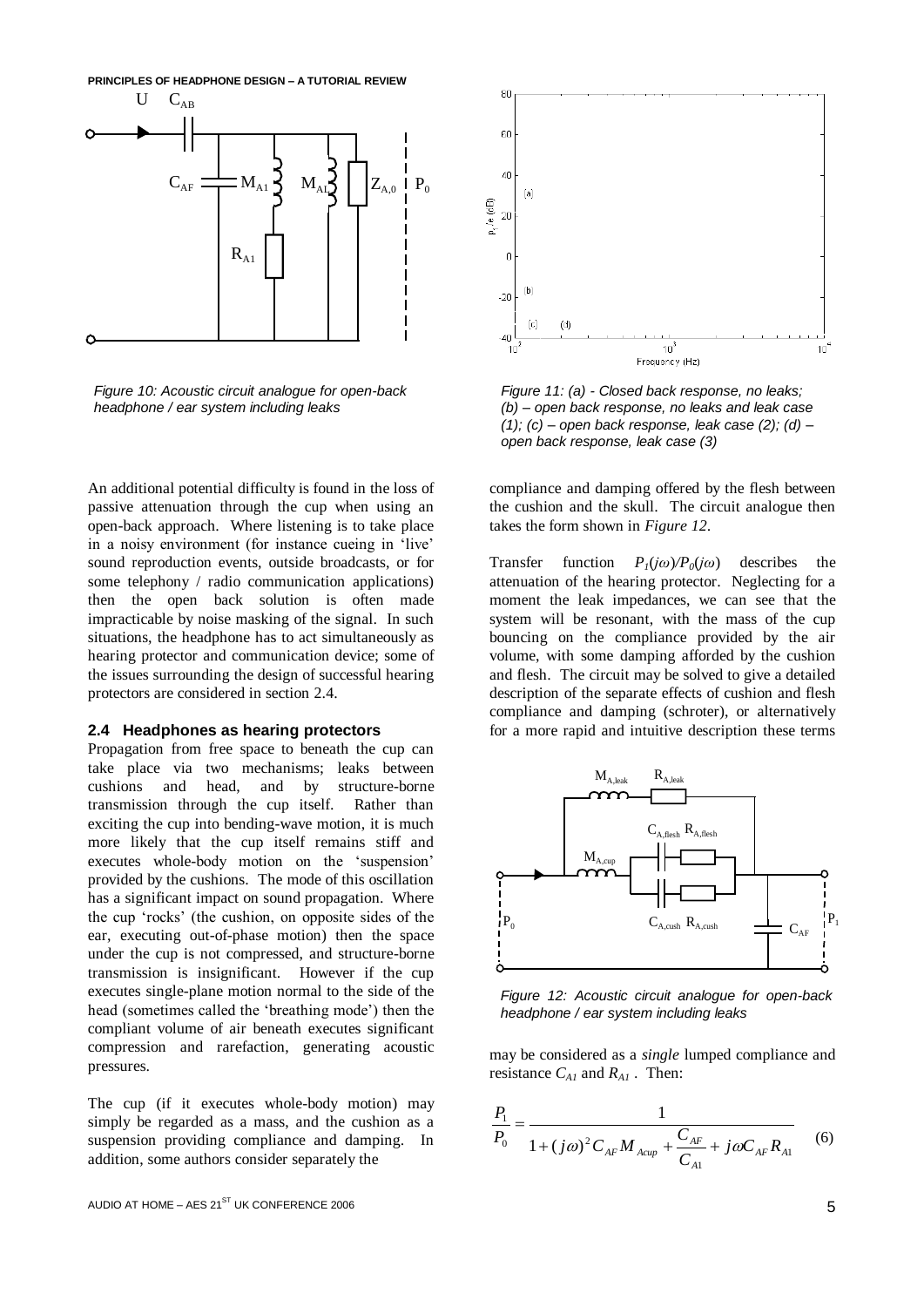This perhaps does not look very useful, until we note that the form of the circuit implies a resonant response, with the resonance at

$$
\omega_{res} = \sqrt{\frac{1}{C_{AF} M_{Acup}}}
$$
 (7)

In which case our transfer function becomes:

$$
\frac{P_1}{P_0} = \frac{\omega^2_{res}}{\omega^2_{res} \left(1 + \frac{C_{AF}}{C_{A1}}\right) + (j\omega)^2 + j\omega(\omega_{res})^2 C_{AF} R_{A1}} \tag{8}
$$

It is now clear that the function represents a secondorder low-pass network, flat at low frequency and dropping off at 12dB per octave above a frequency

$$
\omega^2_{res} = \left(1 + \frac{C_{AF}}{C_{A1}}\right) \tag{9}
$$

Damping term *RA1* largely controls the amplitude at resonance – if cushion / flesh damping is too small, then some drop in attenuation performance in the vicinity of *ωres* can be anticipated.

The full analogue was modelled with results shown in *Figure 13* for varying cup mass, and *Figure 14* for varying cushion stiffness.

It can be seen that the hypotheses drawn from the simplified model are proven in the case of the more



*Figure 13: Attenuation of passive hearing protector for varying cup mass*

complicated analogue of *Figure 12*. Increasing cup mass lowers the resonant frequency (*Figure 13*), and above resonance increases the attenuation. Reducing cushion compliance raises the resonant frequency, as well as increasing low frequency attenuation (*Figure 14*). The effect is limited by flesh compliance, which effectively shunts the headphone cushion – ideally a method would be sought to attach the cup directly to the skull…

It might be thought that headband tension should have an influence on *ωres* and hence the attenuation performance of the headphone/protector. Headband tension certainly has a major influence on the leak impedance, which provides a flanking path which may substantially obviate any benefits accruing from the adoption of a 'heavy' cup. This is shown in *Figure 15*, where a 60g cup is effectively shunted by a leak of comparatively small dimensions. Thus leak impedances are a big issue for passive attenuation as well as headphone reproduction. However, the influence of headband tension on attenuation in the absence of leaks rather depends on the linearity of cushion compliance.

#### **2.5 Headband tension, cushion compliance and fluid-filled cushions**

If the flesh/cushion system is regarded as substantially linear, then headband tension only affects leak performance and has no other influence. However, no spring is linear over an infinite range of excursions, as shown in *Figure 16:*



*Figure 14: Attenuation of passive hearing protector for varying cushion compliance*

 $6$  AUDIO AT HOME – AES 21<sup>ST</sup> UK CONFERENCE 2006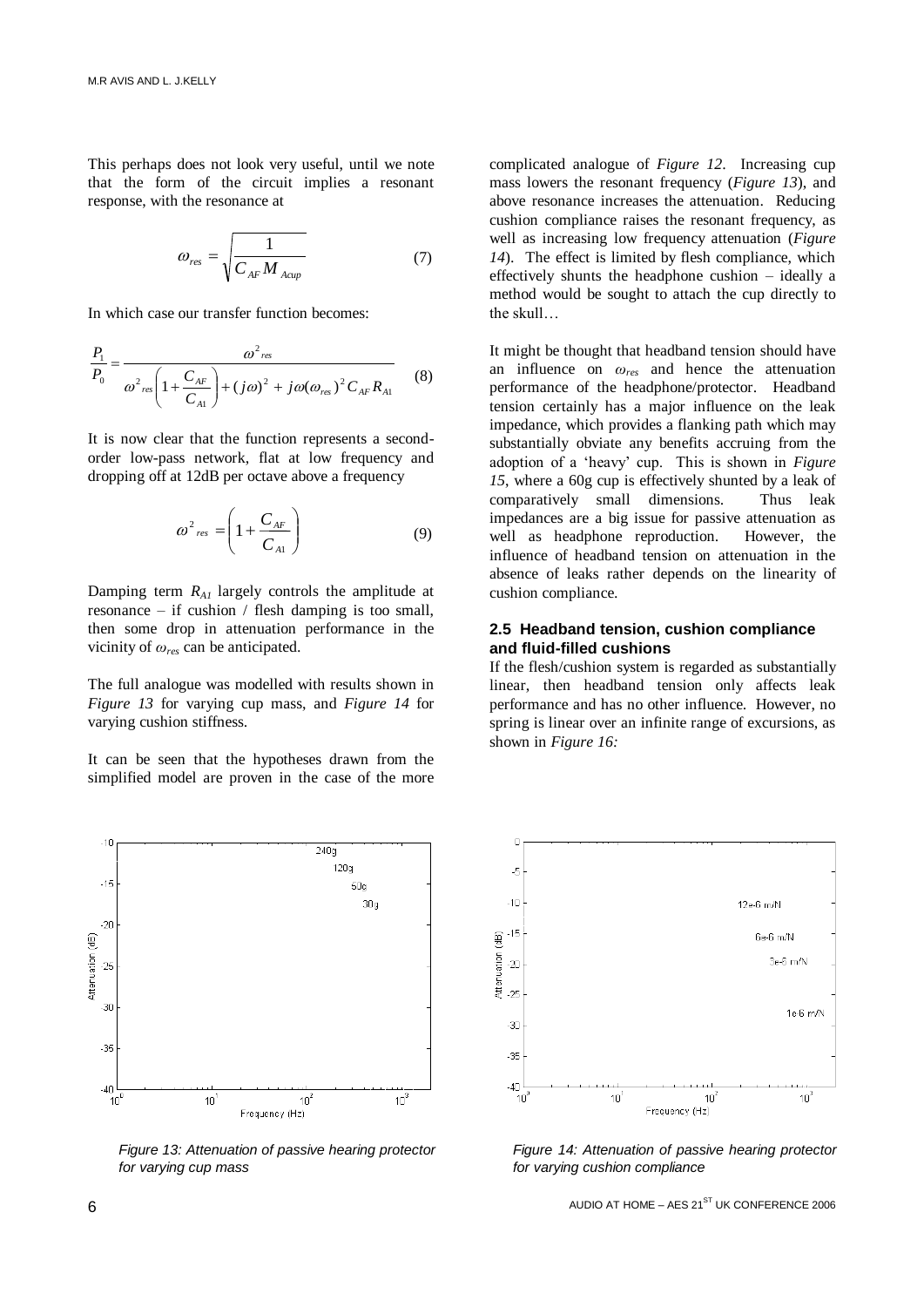

*Figure 15: Degradation of protector performance due to small leak impedances*

The gradient of the force/displacement curve determines spring compliance. A linear spring maintains constant compliance, whereas a non-linear spring will become more stiff as the headband tension is increased. Since both cushion and flesh compliance can be expected to behave in a non-linear manner, headband tension will have interesting effects on attenuation.

We have seen in *Figure 14* that decreasing compliance will increase attenuation performance. With regard to headband tension, this suggests the unsurprising result that maximal tension is desired, since not only are leaks minimized but also cushion stiffness may be maximized, which will increase attenuation. Unfortunately, extreme values of headband tension rapidly become uncomfortable for users, and are likely to lead to rejection of a product regardless of its attenuation / reproduction performance.

In response to this dilemma, some manufacturers have adopted fluid-filled cushions (where a gel is used instead of a sponge element), since these have two



*Figure 16: Force / displacement characteristic for linear and non-linear springs*



*Figure 17: Attenuation performance of foam, and fluid (gel) cushions*

significant advantages. Firstly, the cushion moulds more effectively to the side of the head than a sponge type, meaning that leaks can be minimized without excessive headband tensions. Secondly, as long as sufficient tension is applied to overcome the compliance of whatever bag is used to contain the gel, and to hold the cup securely during normal head movements, then the lumped stiffness of the cushion is almost infinite. This means that flesh compliance rather than cushion compliance is the limiting factor in determining performance (*Figure 17*).

# **2.6 Limitations of the lumped-element technique**

The lumped parameter technique has been shown to be effective in modelling the electro-acoustic performance of small drivers in headphones, and also of great utility in predicting the behaviour of headphone cups, cushions and leaks. However, circumstances sometimes arise where such models become less effective – most notably where the 'lumped' assumption breaks down within a given element, which starts to behave in a distributed manner.

Perhaps the most obvious example of this as applied to headphones is in the case of the 'compliant' volume of air under the cup. As is the case in room acoustics, this volume will behave as a lumped element as long as wavelength is long compared to enclosure dimensions – the so-called 'zeroth mode'. Once wavelength decreases to approaching twice the largest dimension of the enclosure (assuming half-wave behaviour resulting from comparatively large boundary impedances) then the first resonant modes of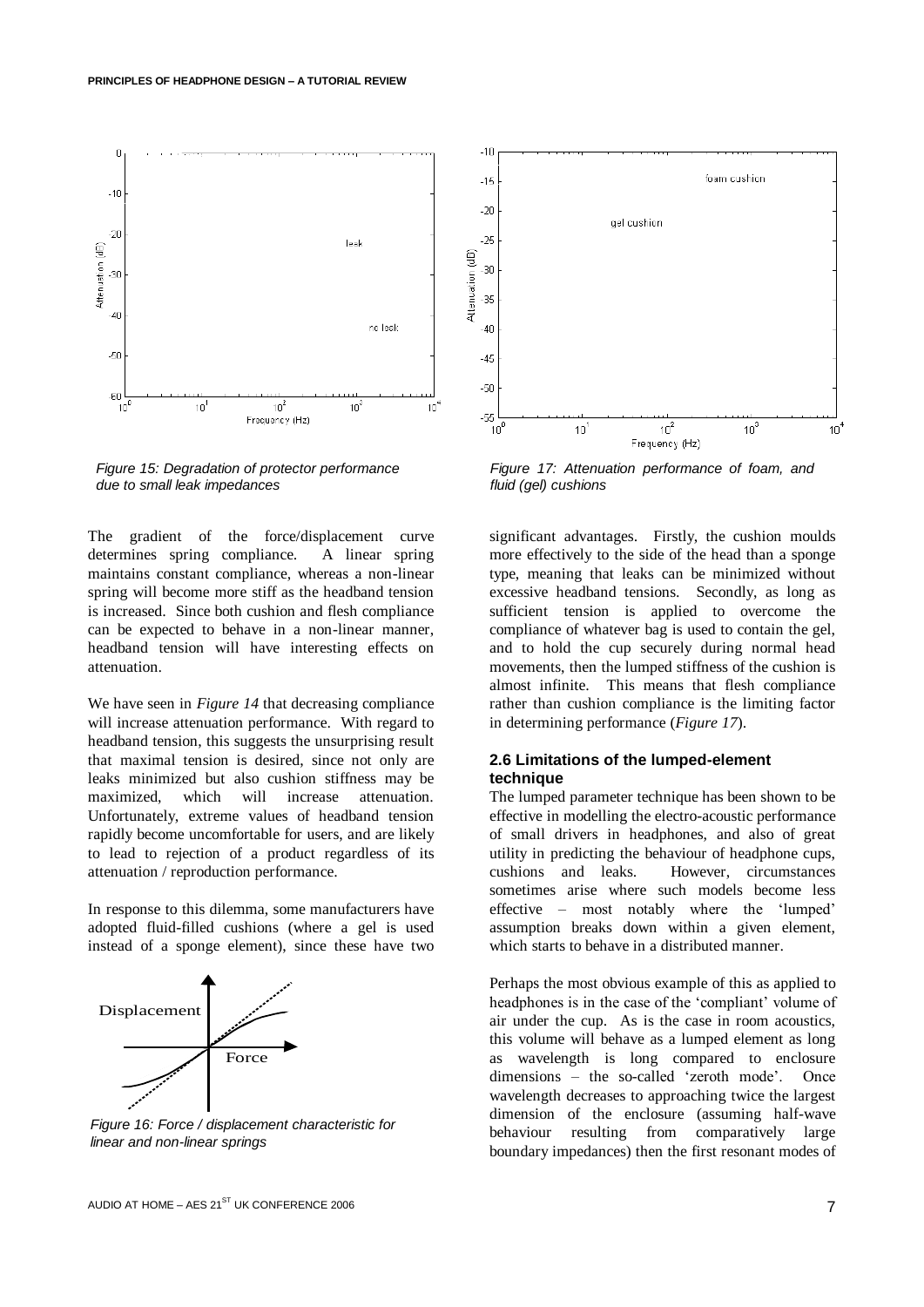the space will occur. Each mode is associated with an *eigenvalue* – a resonant frequency – and a *spatial eigenfunction* – which dictates the variance of pressure and particle velocity throughout the enclosure. The fact of this variance tells us that our lumped assumption is no longer correct, and that as a result the performance of the system will differ from that expected.

Since circumaural headphones are small compared to listening rooms, we might expect a lumped assumption to perform well to a comparatively high frequency. However, a point is often reached where a more refined model is required. This may be because the modelled performance of a headphone differs significantly from ATF (Acoustic Test Fixture) or MIRE (Microphone In Real Ear) measurements, or it may be because (for instance with ANR (Active Noise Reducing) headsets) a very accurate map of the sound pressure under the cup is required in order to optimise the placement of error-sensing microphones.

In the case of the input impedance to the ear canal, an analytical distributed model was adopted from the outset (eq 1) since a lumped assumption in this case misses several important features. This distributed model was easily incorporated with the lumped models used for the remainder of the system. It is equally possible to attempt analytical models of the resonant behaviour of the volume of air under the headphone cup, and to incorporate these with the overall lumped scheme. Such models are introduced in section 3.

## **3.0 MODELING DISTRIBUTED PRESSURE UNDER HEAD SHELLS**

#### **3.1 Comparison between lumped and wave model**

A simple example for the comparison of lumpedparameter and model modelling techniques is shown in *Figure 18*. Here, the cavity is reduced to a cylindrical pressure chamber, driven by a given velocity at one end.

The solution of the Helmholtz equation for this boundary value problem is well known and can be found, for example, in [6]. The solution is represented in equation (10).

$$
p(r,\theta,x) = \sum_{m} \sum_{q} A_{m,q} \Psi_{m,q} \Psi_n \qquad (10)
$$

We see a conventional summation of mode shapes (eigenfunctions) of the cylinder; modes in the



*Figure 18: Coupling cavity simplified to cylindrical cavity*

longitudinal plane are represented by Ψ*<sup>n</sup>* and modes in the circular plane are represented by  $\Psi_{m,q}$ .  $\Psi_n$  form a set of modes based on trigonometric functions which are harmonically related, and  $\Psi_{m,q}$  form a second set which are based on the roots of a Bessel function, and which are not harmonically related.  $A_{m,q}$  represents the set of coefficients which determine the contribution of each mode to the overall response – effectively a set of modal 'gain' terms.

In the simple case of uniform excitation over the vibrating surface with rigid cavity walls, none of modes  $\Psi_{m,q}$  are excited and thus the response is governed by a harmonic series of longitudinal trigonometric functions. For unit velocity excitation, the expression for the input impedance to the cavity is found as:

$$
Z = \sum_{n} \Psi_{n} = -j\rho_{0}c \cot(kL)
$$
 (11)



*Figure 19: lumped vs. modal model for a cylindrical cavity*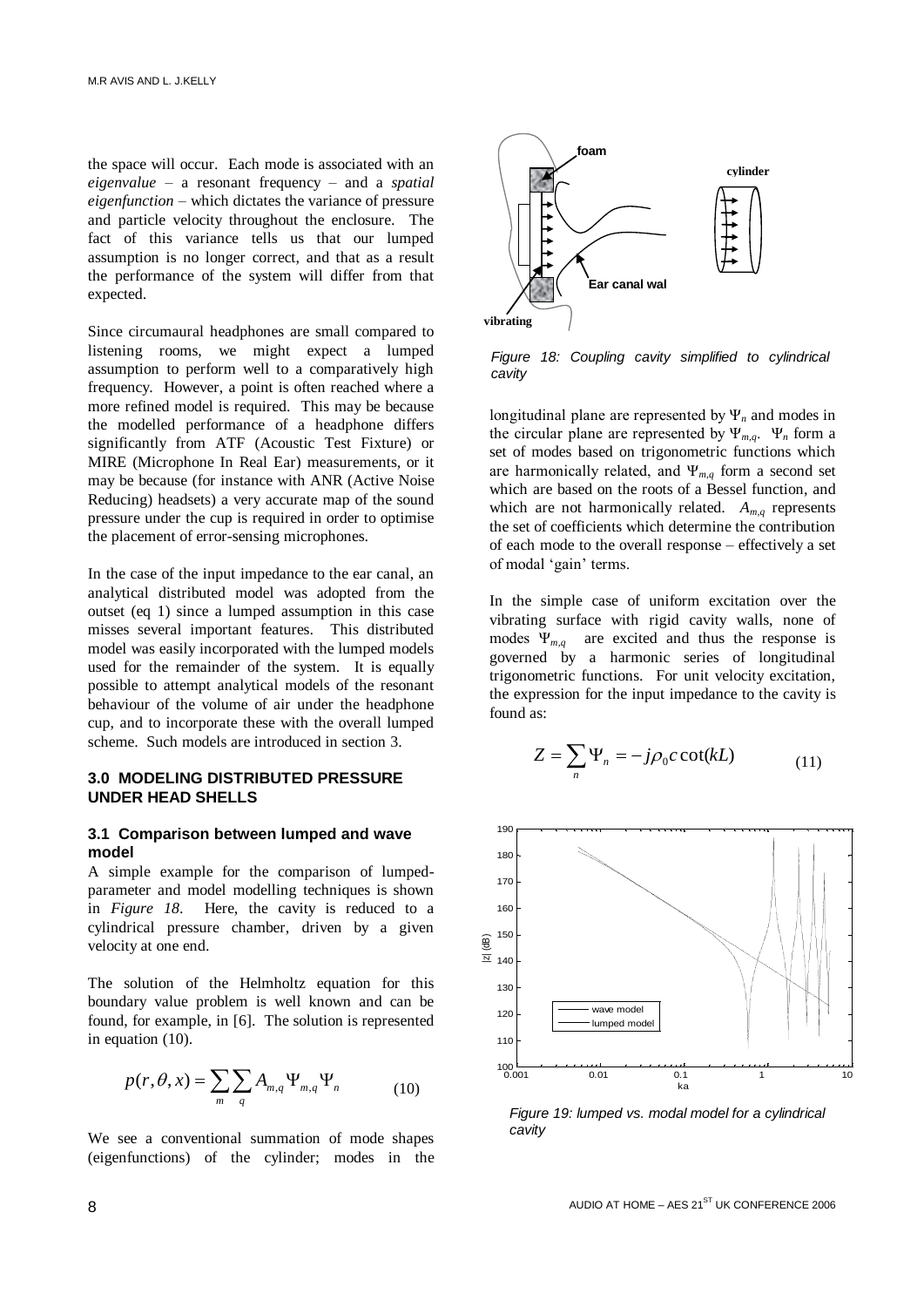This is the same result as that adopted for the input impedance to the ear canal, expressed in equation 2. It can be compared to a lumped model of the air in the cavity as a simple compliance, the impedance of which is given in equation 3. *Figure 19* compares these two formulations.

As we might expect, at high frequency the two models show significant divergence, and this can cause problems in the application cases previously mentioned.

#### **3.2 Numerical methods**

A modal decomposition approach may well yield satisfactory results for simple boundary geometries, but a headphone cavity is rarely in practice a perfect cylinder. In addition, its walls will exhibit complex and frequency-dependant boundary impedances, and the drive unit will excite the cavity over an area rather than as a point source. The problems may be soluble, but the complexity of the problem increases dramatically and the modal decomposition technique becomes less attractive.

Techniques exist that allow these problems to be solved more generally using numerical methods, the most common of these being the Finite Element Method (FEM) and the Boundary Element Method (BEM). Both FEM and BEM are based on a similar premise that the domain to be modelled is approximated by dividing it into small discrete sections or elements.

The principle behind FE methods are based on dividing the problem domain into *N* small elements. These elements coexist by means of continuity conditions, so that the behaviour of each element is determined by the behaviour of those elements immediately surrounding it. Elements which border a boundary or source are given relevant boundary conditions. In this manner we divide the problem into that of *N* small problems. The numerical scheme behind FEM requires the partial differential equation (PDE) governing each element to be rewritten into its 'weak form', and an approximation to the solution is developed and expressed as a sum of piecewise linear functions (or basis functions). In this form we have a system of *N* linear equations with *N* unknowns. This can be assembled into a matrix equation which can be solved, giving an approximate solution for each element or degree of freedom.

BEM is also concerned with dividing the problem into small elements, but it is slightly different in concept to FEM. BEM deals with the PDE by reducing it to a surface integral equation. The integral equation determines the value of the independent variable on the boundary surface due to contributions of sources within the domain and the scattering effect of the boundary itself. This provides enough information to be able to solve the problem for any given point in the domain. Since BEM works in this manner, it requires only the boundary to be meshed rather than the full domain, thus reducing the degrees of freedom in the problem by an order of magnitude. BEM is not suitable for all types of problems however since it is limited to domains in which a Green's function can be calculated, which restrict it to linear and homogenous media.

When using numerical methods for acoustics involving meshing a domain, it is important to ensure that the mesh is fine enough to accurately represent the wave patterns. Opinion varies but it is typically suggested that the mesh has a resolution of a minimum 8 elements per maximum wavelength. For a 3D mesh at full bandwidth, this can quickly lead to models with degrees of freedom in the order of millions. Due to computational expense, therefore, the application of numerical methods in acoustics has only recently been a practical option, and is still only really feasible in small sized or low frequency problems.

# **3.3 Application of numerical methods to headphone models**

An ability to model wave behaviour in enclosed spaces with adaptable geometry opens up the possibility of full bandwidth 3D models of the sound fields under headphones. *Figure 20* demonstrates a crude approximation of a coupling cavity mesh for a circumaural headphone. However as discussed in previous sections, headphones are more complex than the simple acoustic enclosure, and hence any model



*Figure 20: Example mesh of approximated circumaural headphone coupling cavity*